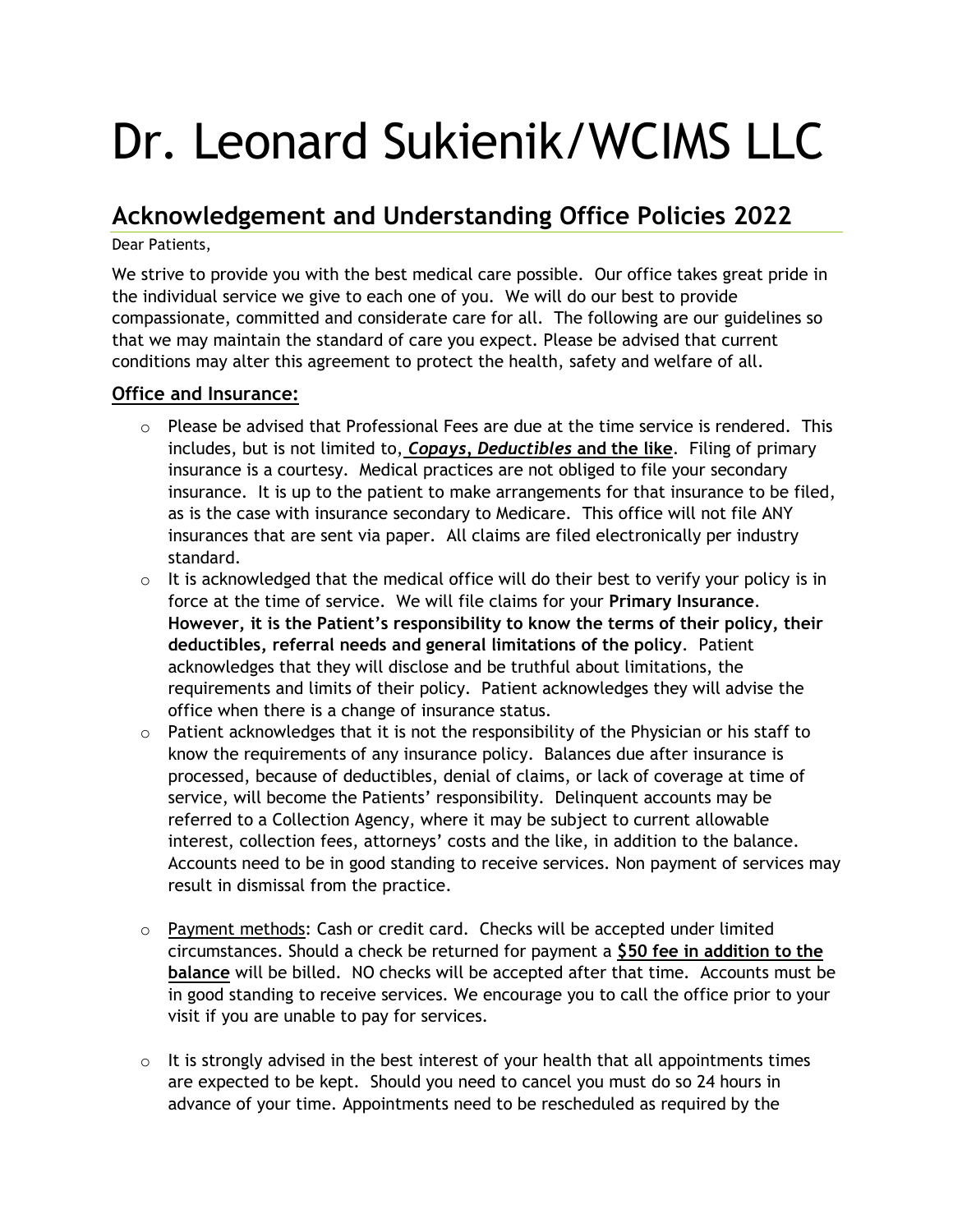Doctor. It is required that this office have a valid phone number and address on file in order to notify you of your appointment. Should we be unable to remind you of your appointment due to system outages beyond our control, you are still expected to keep or cancel your appointment as required. Notifications are a courtesy.

o The following charges apply if you do not cancel as required or NO SHOW for an appointment:

1<sup>st</sup> occurrence: \$50 2<sup>nd</sup> \$75 3<sup>rd</sup> \$100 and *possible discharge for non-compliance*.

### **Medications/Treatment:**

- $\circ$  Patient understands that medications may not be renewed if they do not honor their commitment to keep appointments as requested. Requests for refills should be called in to your pharmacy or this Office during hours. Emergency, after hours and weekend refills will be available under limited circumstances
- o The patient acknowledges that they will comply with the Physicians' recommendations which may include, but is not limited to, medications, tests, referrals to specialist, future appointments. The patient understands that it is their responsibility to communicate with the Physician when they are unable or unwilling to do so. It is further agreed that patients must communicate with this office should there be difficulties complying with recommendations. The patient understands that they have a right to refuse treatment as recommended by the Physician. Such refusal will be documented in the patient record per standard. It is understood that failure to comply with Physician's recommended treatment and/or medication may result in dismissal from the practice.
- $\circ$  Patient understands that controlled substance medications are filled on a scheduled basis and must meet certain guidelines per practice, their insurance and Florida statute. You will be advised of these guidelines at your visit. Failure to comply will result in dismissal.
- $\circ$  Medical Marijuana: The patient acknowledges that they will advise the Office immediately if they have obtained a medical marijuana card.

#### **General:**

 $\circ$  This authorization or photocopy thereof, will authorize the release of full and complete medical records when necessary to authorized physicians, hospitals, medical attendants, attorneys, insurance companies and the like. The patient acknowledges there may be fees involved in the photocopying or electronic transmittal of such records. It is understood that this office complies with all HIPPAA regulations pertaining to such patient records. No records or information will be released without a signed consent. The patient also acknowledges that there may be fees for filling out paperwork on their behalf that Lawyers, Employers and Insurance companies may not be willing to pay for. It is understood that all fees are due in advance of the paperwork being completed. We require a minimum of One week turnaround time on paperwork requests. Our fees are charged per current Florida statutes.